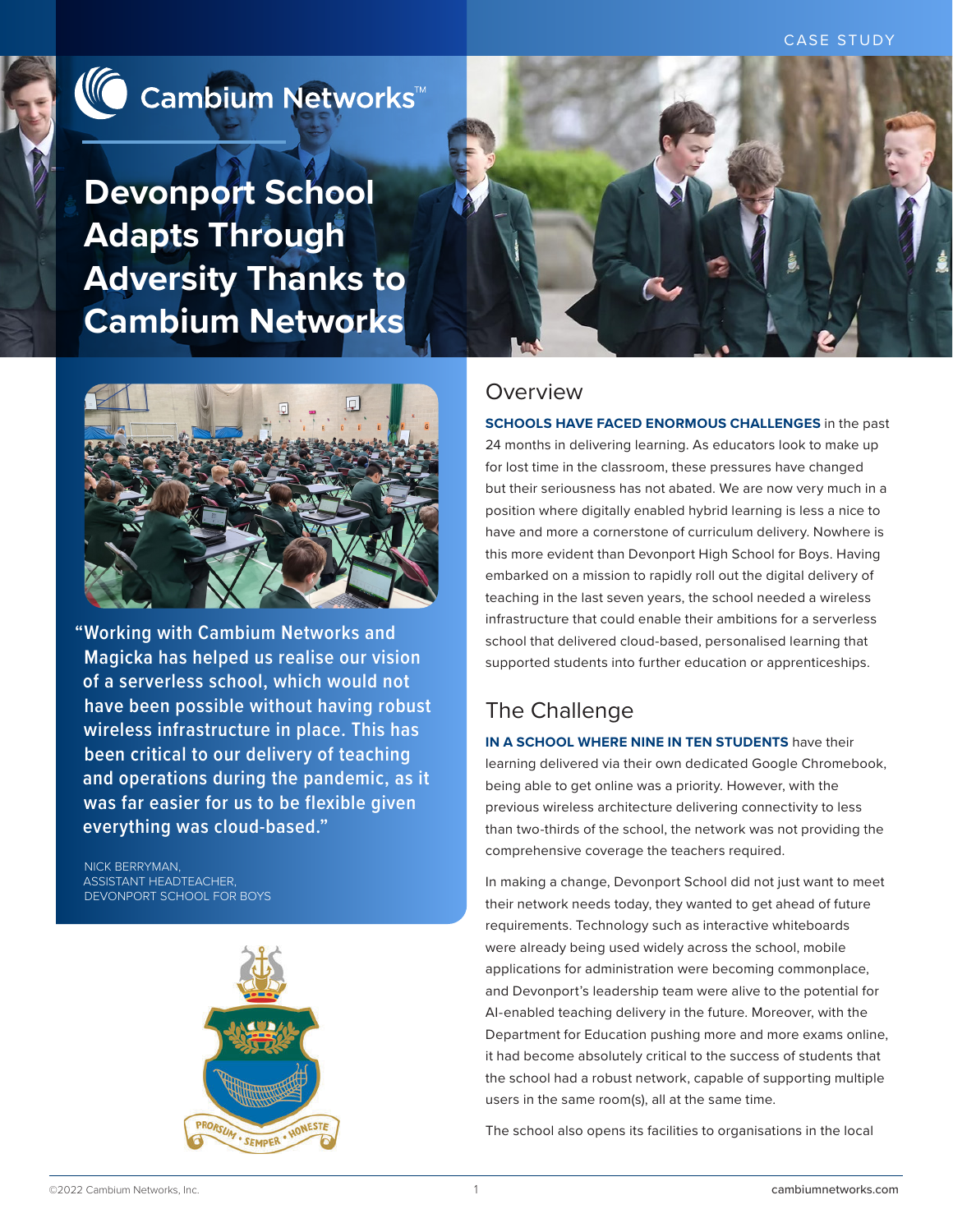community, allowing them to host events. In such instance, these organisations and groups often need internet access to run their event. This meant that the network not only had to be robust, but also easy to manage to allow for the seamless granting and removing of access.

Moreover, the pandemic brought with it the unique challenges of remote and hybrid learning. Not only did teaching need to be delivered digitally, but the operations of the school, parent's evenings, and governor's meetings all had to move online.

Finally, amongst all of this, the UK's education sector faces strict budgetary requirements. This means that the potential of every pound spent to enrich the student experience and deliver better learning has to be maximised to the fullest. As such, a solution that delivered robust high performance and value for money was needed.



## The Solution

**THE SCHOOL USES** what was the Stoke Military Hospital in Plymouth, which given its previous purpose has incredibly thick walls which do not make for an ideal Wi-Fi environment. It also means the classrooms are spread across four main buildings, plus additional outbuildings. As a result, making sure that each classroom had the connectivity it needed was not straightforward. To ensure the best possible ROI, Magicka opted for a primary fibre ring around the school site and gave each block up and down back up for added resilience. Due to the thickness of the walls, the site survey showed that every classroom would need its own access point. In total, 131 access points were installed across the school. Cambium Networks XV3-8 access points were chosen to deliver Wi-Fi 6 connectivity in high bandwidth areas, with XV2-2T0 Wi-Fi 6 access points being used outdoors. Across the rest of the school, XR-320, XD2-230, XD2-240, and XD4-240 access points were chosen. The school also installed 37 switches, choosing from the EX2010-P, EX2016M-P, EX2028-P, AND EX2052-P models to provide a resilient backbone for

"The new network has improved the seamless delivery of teaching, underpinned the running of the school, and the ease of management means that staff can troubleshoot basic problems themselves without expert knowledge. Thanks to Cambium Networks and Magicka the school can confidently guarantee that students can take their exams online, and it will open up new learning opportunities that will enrich our student's learning for years to come."

Nick Berryman, Assistant Headteacher, Devonport School for Boys

06092022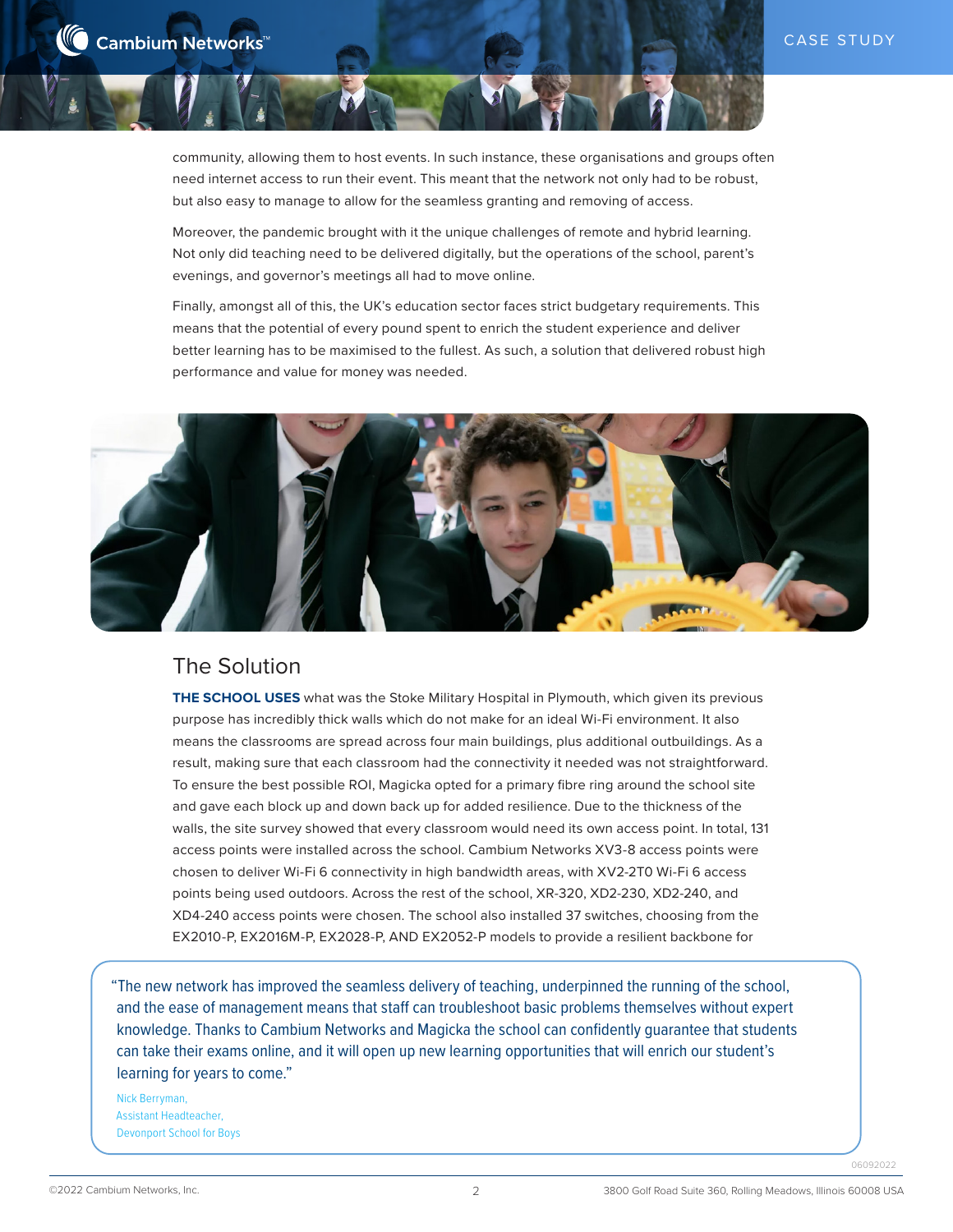the network. Thanks to the cost of Cambium Networks' equipment, Magicka and the Devonport School team could opt for such a design whilst also staying within the cost of the solutions offered by Cambium's competitors.

It was crucial that the network was easy to manage and that problems could be resolved quickly. The network is managed using Cambium Networks' XMS-Cloud Management platform, which means that any issues can be highlighted and dealt with quickly whilst guest assess can be easily granted and removed from anywhere by the Magicka team. In fact, the network management is so simple that members of the Devonport School staff also have access and often troubleshoot network issues themselves. This is made even easier by the zero-touch configuration of Cambium equipment, allowing faulty access points to be swapped out without expert technical knowledge.



## The Result

**THANKS TO HAVING A ROBUST NETWORK INFRASTRUCTURE,** the school was able to have full confidence in its decision to become completely cloud-based, realising its ambition to become a serverless school. The upshot of this over the past two years has been immeasurable, as this flexibility allowed the school to quickly pivot between remote and hybrid learning in a way, they would not have been able to do before. In the long term, this flexibility will ensure that children don't fall behind if they are off ill for extended periods of time or if the school has to close due to snow or bad weather. Connected learning is also opening up opportunities for schools and trusts to join together to optimise their individual specialisms. This means that schools will be able to offer high-quality teaching across a broader range of the curriculum, providing a major benefit to students.

As well as learning, the management of the school is also now able to be done remotely. Instead of holding socially distanced in-person meetings, everything from governor's meetings to the school's financial operations were organised remotely.

With robust connectivity, the experience during lessons is seamless with no breaks that might cause disruption. Class registers can be taken on laptop or mobile devices and the student's work is easily shared to internet connected whiteboards to inspire further discussion and learning. In future, the network will also be ready to support applications such as Virtual Reality, for subjects such as Design & Technology or the sciences, where 3D modelling will help students gain an even greater understanding of the subject.

06092022